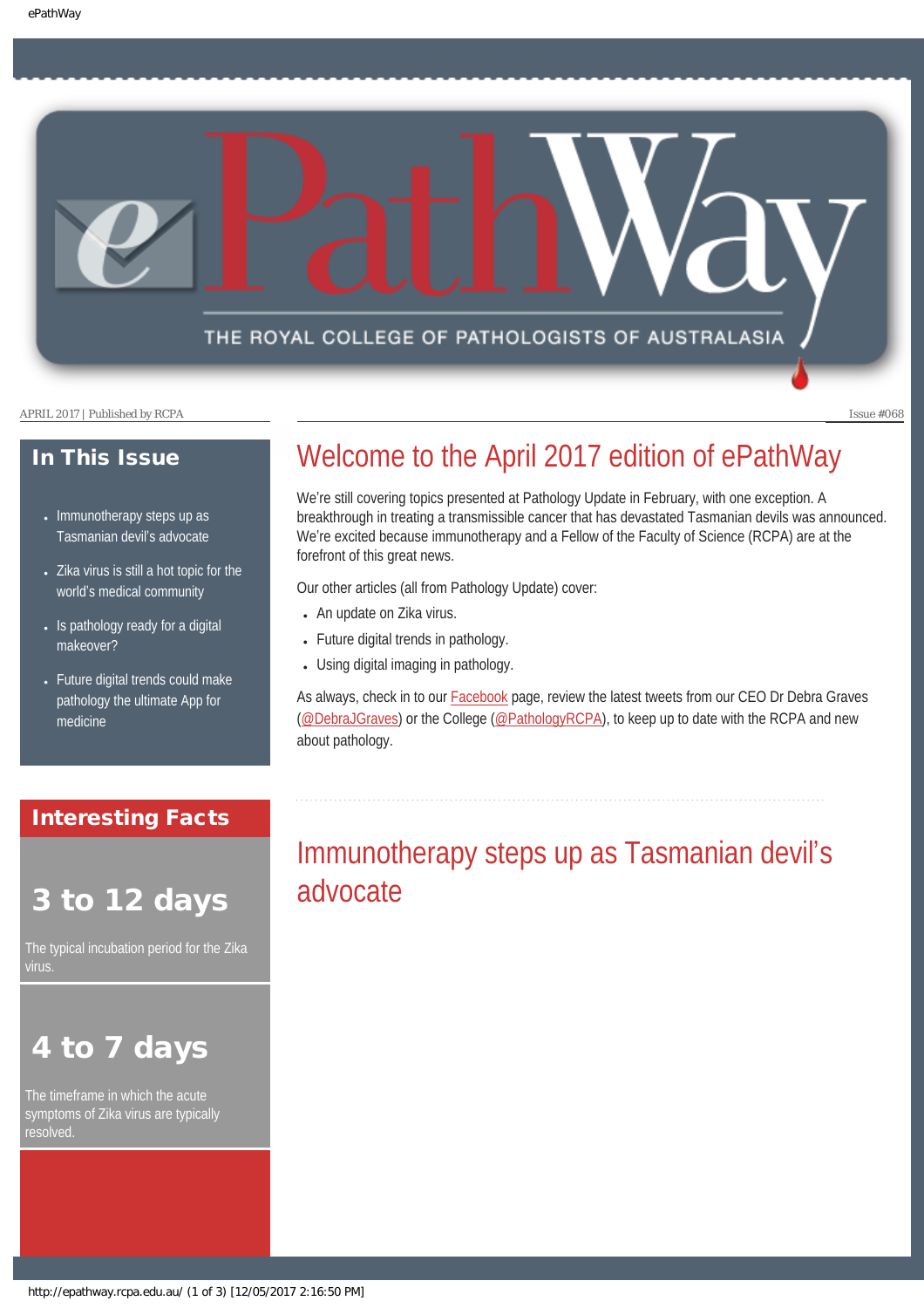# 32 to 41 days

The longest reported period between symptom onset and sexual transmission (based on an incubation period of 3-12 days).

*Source: Australian Government Department of Health*

# Important Message



# Suggest to a friend

Know someone who might be interested in this website? Why not [suggest the website](mailto:?Subject=I%20think%20you%20should%20read%20this%20Newsletter=
http://epathway.rcpa.edu.au/index.html) to them.



An [international study](http://www.nature.com/articles/srep43827) involving multiple institutions $^{[1]}$  $^{[1]}$  $^{[1]}$  over six years has shown that immunotherapy can cure Tasmanian devils of an infectious facial cancer that has ravaged the species for 21 years. This is a significant breakthrough because this unique Aussie animal was listed as Endangered in 2009, mostly due to the deadly effects of devil facial tumour disease (DFTD).

[read more »](#page-6-0)

# Previous Editions

<span id="page-1-0"></span>Did you miss something from last month? You can view our [previous editions](#page-3-0) at any time.

## Subscribe Now!

Subscription is easy! Simply fill in our [subscription form](http://epathway.rcpa.edu.au/subscription.html).

# Links

[RCPA Manual](http://rcpamanual.edu.au/)

[Lab Tests Online](http://www.labtestsonline.org.au/)

[Know Pathology Know Healthcare](http://knowpathology.com.au/)

# Zika virus is still a hot topic for the world's medical community

Zika virus disappeared from the world's headlines, especially once the Rio Olympics were done and dusted, but not from the scrutiny of the world's medical community. Professor Dominic Dwyer, medical virologist at the Institute of Clinical Pathology and Medical Research (ICPMR) and at NSW Health Pathology, gave us this update about this mosquito-borne virus.

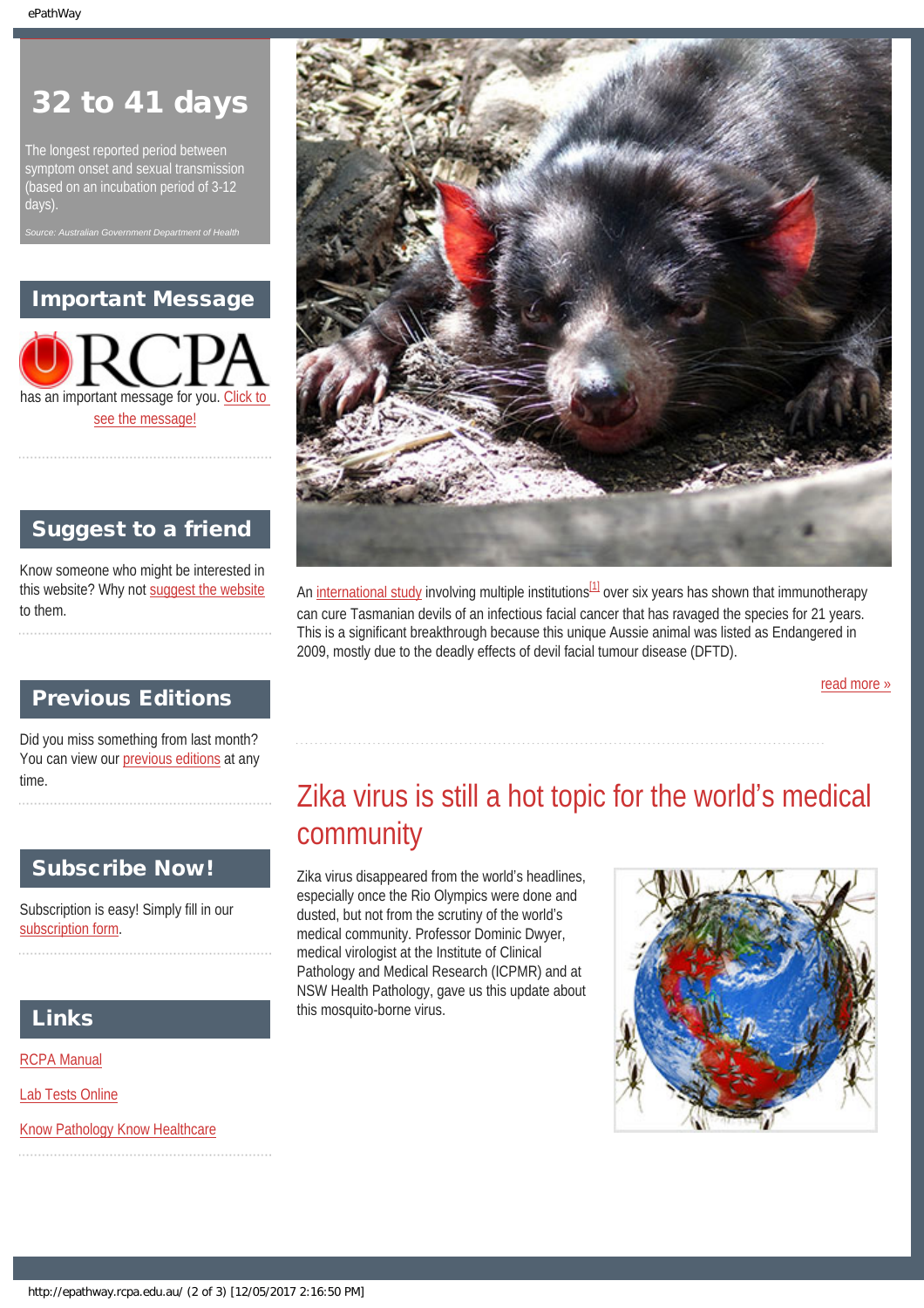# <span id="page-2-0"></span>Is pathology ready for a digital makeover?

Dr Eric Glassy, Anatomical Pathologist and President of the Digital Pathology Association in the USA, invited pathologists at February's Pathology Update to stick out their thumb drives and hitch a ride through the world of digital pathology. He challenged them to envisage the leap from analogue to digital, and along the way zoomed in on six key uses in pathology.



**[read more »](#page-11-0)** Dr Eric Glassy

# <span id="page-2-1"></span>Future digital trends could make pathology the ultimate App for medicine

Keeping up with digital trends can be as challenging as keeping up with the Kardashians. Adding the ever-changing medical landscape into the mix amplifies the complexity. Dr Eric Glassy, Anatomical Pathologist and President of the Digital Pathology Association in the USA, monitors digital trends and their application to pathology. He presented three themes at Pathology Update in February.



[read more »](#page-13-0)

#### Copyright © 2017 The Royal College of Pathologists of Australasia

RCPA - Durham Hall - 207 Albion St Surry Hills NSW 2010 AUSTRALIA | (+61) 2 8356 5858 | [www.rcpa.edu.au](https://www.rcpa.edu.au/)

[Privacy Policy](https://www.rcpa.edu.au/Privacy-Policy.aspx) | [Legal](https://www.rcpa.edu.au/Legal.aspx) | Disclaimer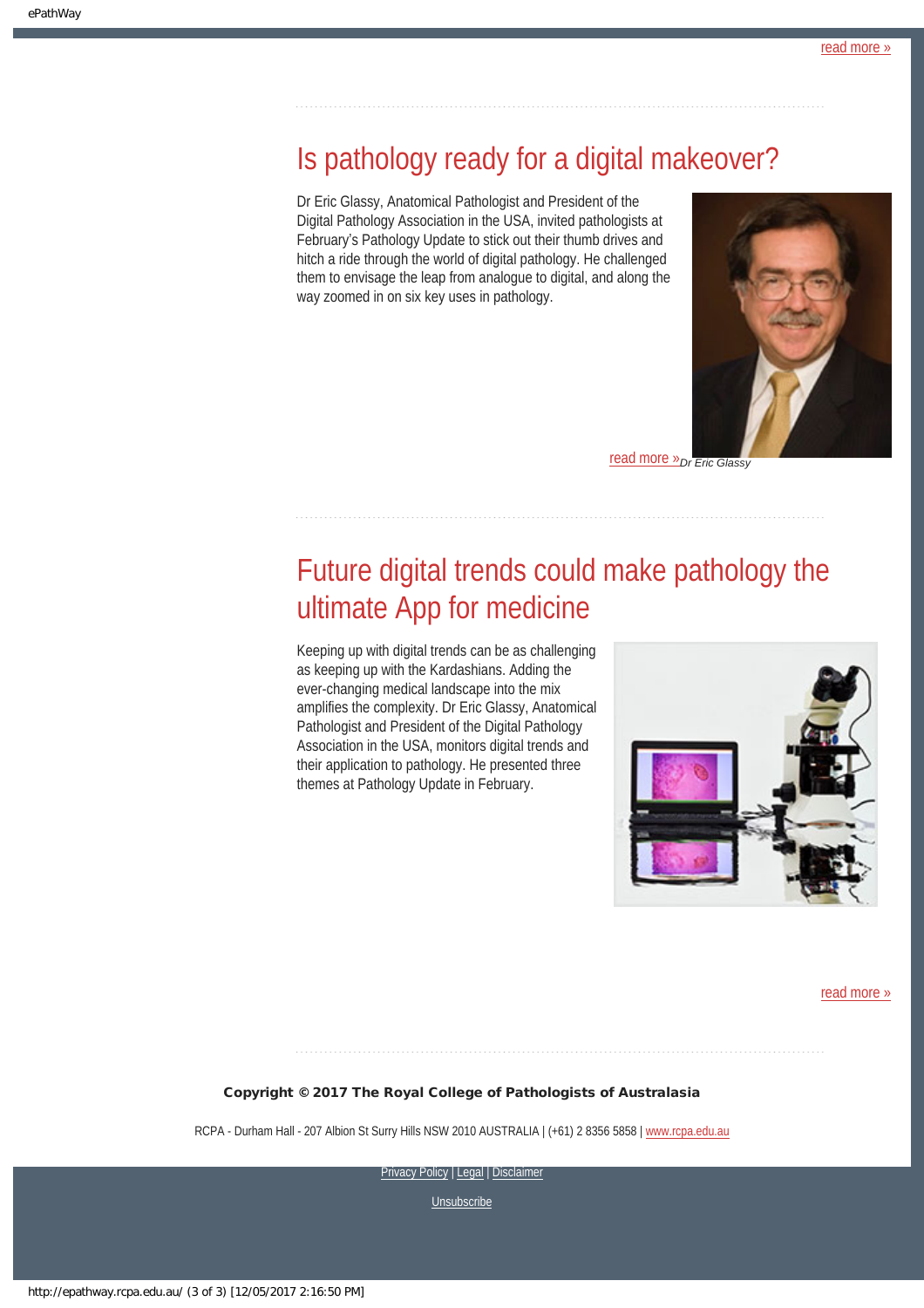<span id="page-3-0"></span>

Published by RCPA

# Previous Editions



- New blood test showing promise for forecasting preeclampsia during pregnancy
- AMH blood test could help women manage their biological clock
- The ups and downs of
- 

# Welcome to the March 2017 edition of ePathWay

Pathology Update 2017 has come and gone leaving a surge of shared information in its wake. A record attendance meant many sessions were filled to capacity, such was the interest in the event. Attendees travelled from as far away as Israel, Egypt and Myanmar.

It was also tough choosing just four topics to cover in this edition, but we finally narrowed it down to:

- A blood test to forecast the likelihood of preeclampsia.
- A blood test to measure ovarian cell reserves. ٠

#### 2017

[066 - February 2017](http://epathway.rcpa.edu.au/previous/066_0217.pdf) **[067 - March 2017](http://epathway.rcpa.edu.au/previous/067_0317.pdf)**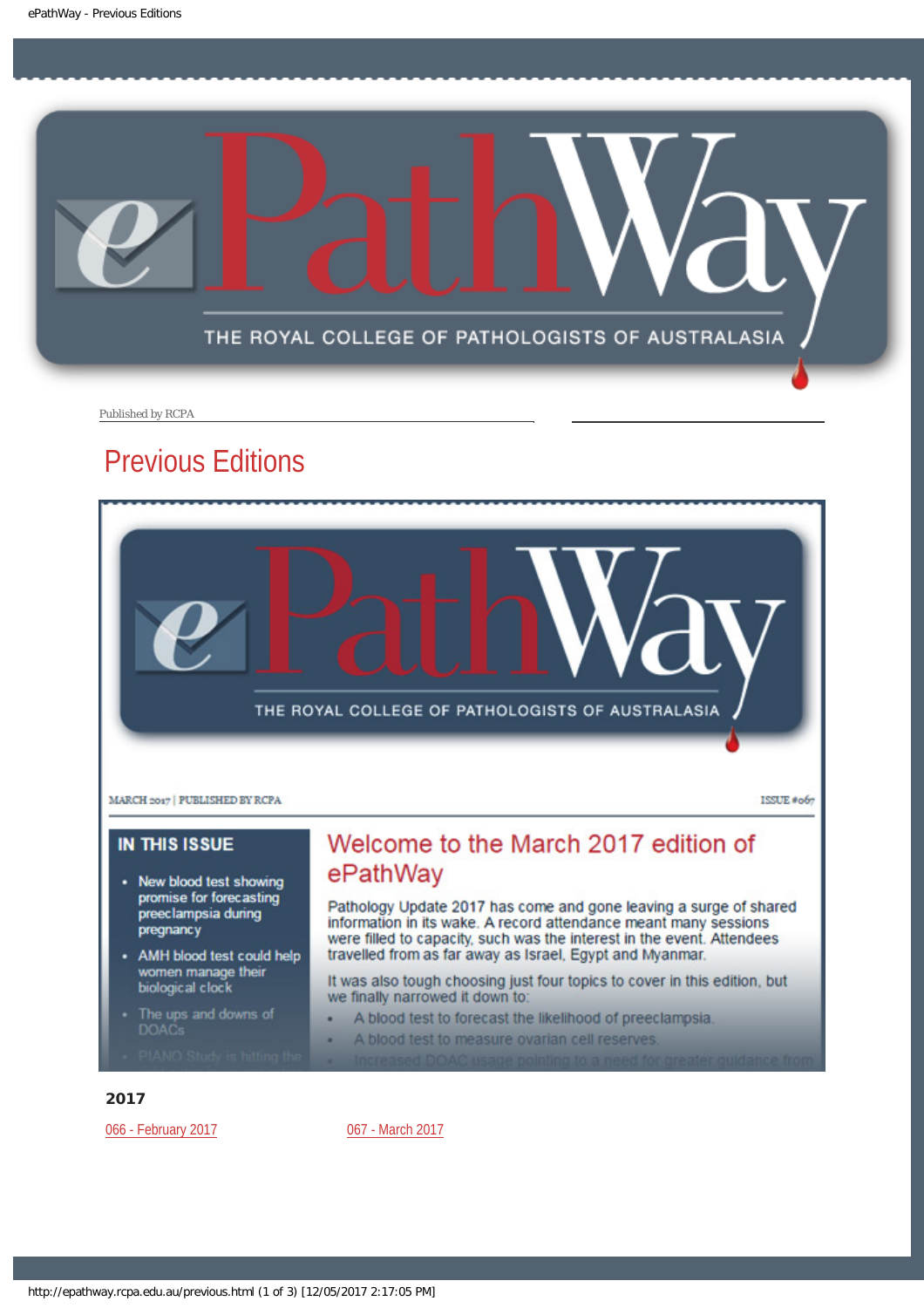### 2016

| 055 - February 2016 | 056 - March 2016        | 057 - April 2016   |
|---------------------|-------------------------|--------------------|
| 058 - May 2016      | 059 - June 2016         | 060 - July 2016    |
| 061 - August 2016   | 062 - September 2016    | 063 - October 2016 |
| 064 - November 2016 | 065 - Dec 2016/Jan 2017 |                    |
| 2015                |                         |                    |
| 044 - February 2015 | 045 - March 2015        | 046 - April 2015   |
| 047 - May 2015      | 048 - June 2015         | 049 - July 2015    |
| 050 - August 2015   | 051 - September 2015    | 052 - October 2015 |

#### 2014

[053 - November 2015](http://epathway.rcpa.edu.au/previous/053_1115.pdf)

| 033 - February 2014 | 034 - March 2014        | 035 - April 2014   |
|---------------------|-------------------------|--------------------|
| 036 - May 2014      | 037 - June 2014         | 038 - July 2014    |
| 039 - August 2014   | 040 - September 2014    | 041 - October 2014 |
| 042 - November 2014 | 043 - Dec 2014/Jan 2015 |                    |

[054 - Dec 2015/Jan 2016](http://epathway.rcpa.edu.au/previous/054_1215.pdf)

## 2013

| 022 - February 2013 | 023 - March 2013        | 024 - April 2013   |
|---------------------|-------------------------|--------------------|
| 025 - May 2013      | 026 - June 2013         | 027 - July 2013    |
| 028 - August 2013   | 029 - September 2013    | 030 - October 2013 |
| 031 - November 2013 | 032 - Dec 2013/Jan 2014 |                    |

### 2012

| 010 - Dec 2011/Jan 2012 |
|-------------------------|
| 013 - April 2012        |
| 016 - July 2012         |
| 019 - October 2012      |
|                         |

## 2011

[001 - March 2011](http://epathway.rcpa.edu.au/previous/001_0311.pdf) [004 - June 2011](http://epathway.rcpa.edu.au/previous/004_0611.pdf) [007 - September 2011](http://epathway.rcpa.edu.au/previous/007_0911.pdf) [011 - February 2012](http://epathway.rcpa.edu.au/previous/011_0212.pdf) [014 - May 2012](http://epathway.rcpa.edu.au/previous/014_0512.pdf) [017 - August 2012](http://epathway.rcpa.edu.au/previous/017_0812.pdf) [020 - November 2012](http://epathway.rcpa.edu.au/previous/020_1112.pdf)

[002 - April 2011](http://epathway.rcpa.edu.au/previous/002_0411.pdf) [005 - July 2011](http://epathway.rcpa.edu.au/previous/005_0711.pdf) [008 - October 2011](http://epathway.rcpa.edu.au/previous/008_1011.pdf)

[012 - March 2012](http://epathway.rcpa.edu.au/previous/012_0312.pdf) [015 - June 2012](http://epathway.rcpa.edu.au/previous/015_0612.pdf) [018 - September 2012](http://epathway.rcpa.edu.au/previous/018_0912.pdf) [021 - December 2012](http://epathway.rcpa.edu.au/previous/021_1212.pdf)

[003 - May 2011](http://epathway.rcpa.edu.au/previous/003_0511.pdf) [006 - August 2011](http://epathway.rcpa.edu.au/previous/006_0811.pdf) [009 - November 2011](http://epathway.rcpa.edu.au/previous/009_1111.pdf)

[« Back to Home Page](http://epathway.rcpa.edu.au/index.html)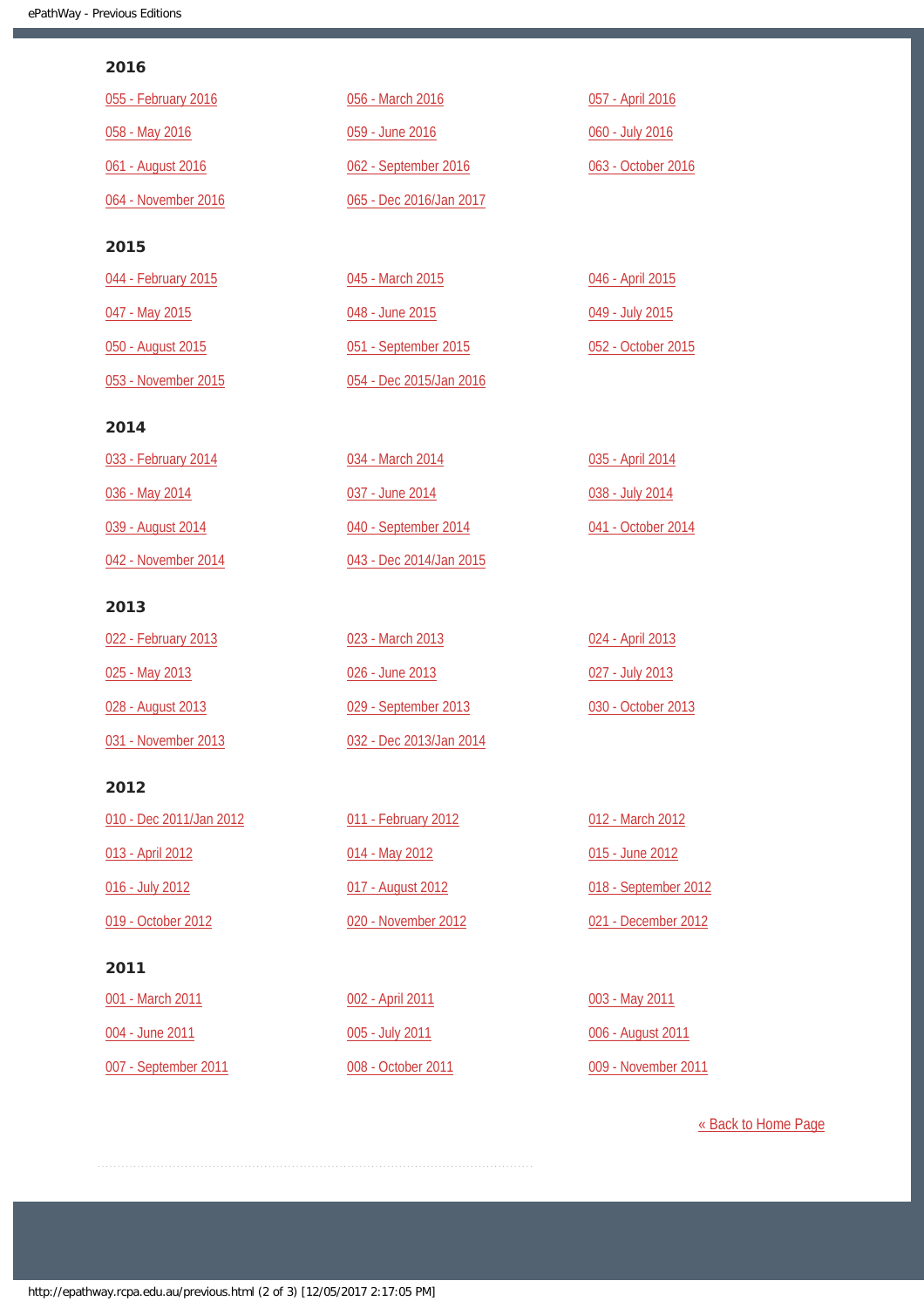## Copyright © 2017 The Royal College of Pathologists of Australasia

RCPA - Durham Hall - 207 Albion St Surry Hills NSW 2010 AUSTRALIA | (+61) 2 8356 5858 | [www.rcpa.edu.au](https://www.rcpa.edu.au/)

[Privacy Policy](https://www.rcpa.edu.au/Content-Library/Privacy.aspx) | [Legal](https://www.rcpa.edu.au/Legal.aspx) | Disclaimer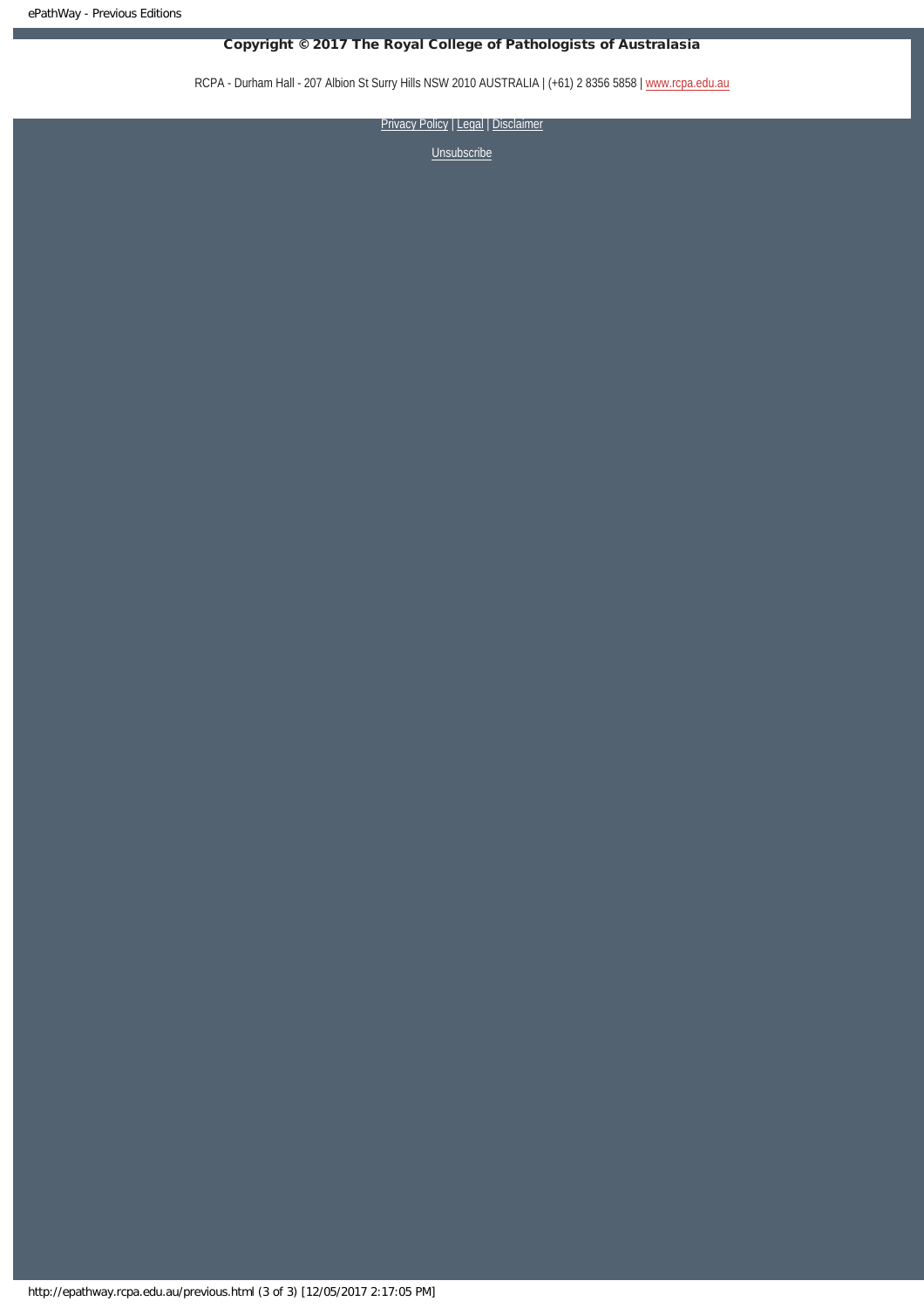<span id="page-6-0"></span>

# Immunotherapy steps up as Tasmanian devil's advocate



<span id="page-6-1"></span>An [international study](http://www.nature.com/articles/srep43827) involving multiple institutions $^{11}$  over six years has shown that immunotherapy can cure Tasmanian devils of an infectious facial cancer that has ravaged the species for 21 years. This is a significant breakthrough because this unique Aussie animal was listed as Endangered in 2009, mostly due to the deadly effects of devil facial tumour disease (DFTD).

Prof Greg Woods is a Fellow of the Faculty of Science (RCPA) and Professor of Immunology at the University of Tasmania where he led the DFTD team at the Menzies Institute for Medical Research. He said their research demonstrates that the Tasmanian devil's immune system can target DFTD cancer cells, and that a vaccine is achievable.

"This is almost a eureka moment for us because it's the first time we can say for sure that it was immunotherapy that was making the tumour shrink. It is also an important step along the way to developing a vaccine to protect against DFTD, and potentially for immunotherapy to cure devils of established DFTD," Prof Woods said.

DFTD is a fatal condition characterised by cancers around the head and neck. It is spread through biting, and this impacts its particularly pervasive effect because biting about the face and neck is an integral part of the devils' mating ritual. Once infected, the animal dies within a few months. The only other types of known transmissible cancers are found in soft-shell clams and in some domestic dogs.

"DFTD has been unstoppable because its cancer cells are totally invisible to the Tasmanian devil's immune system. This is because the cancer cells don't express major histocompatibility complex (MHC) proteins that serve as beacons to alert the animal's immune system that there is a foreign invader to attack," Prof Woods explained.

"When we cultured the cancer cells with special cytokines the MHC 'beacon' was turned back on. By immunising devils with these cytokine-treated cells, the animal's immune system was able identify and destroy the cancer cells."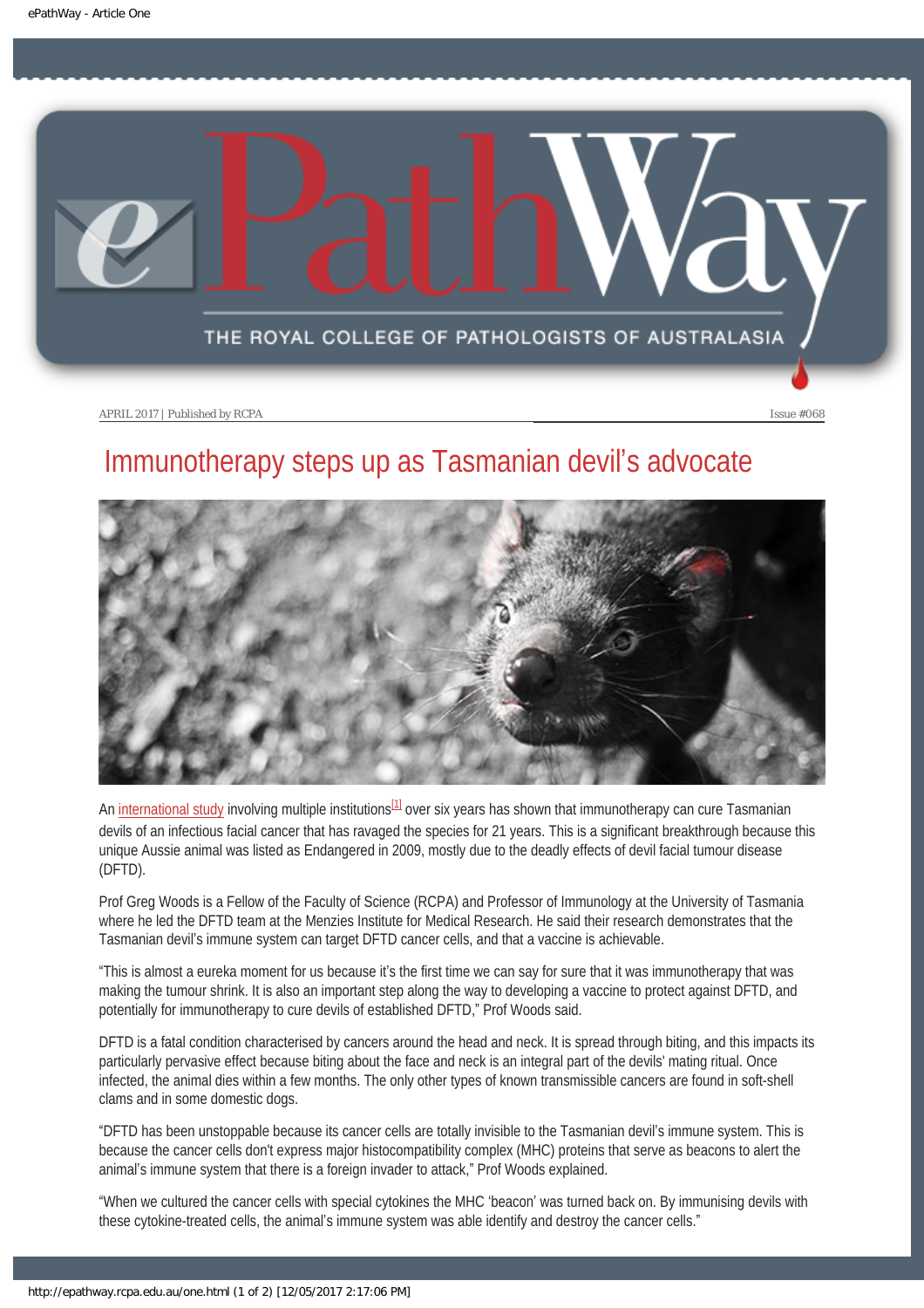He said this breakthrough confirmed that the devil's immune system is actually its best ally against DFTD.

"It also shows there is a path forward for these animals in terms of a vaccine to protect future generations and potentially treating existing cases. We have now released about 50 vaccinated and microchipped Tasmanian devils into the wild, and we will follow them as best we can to see how they go."

### Tasmanian devil fact file

- Its scientific name is *Sarcophilus harrisii.*
- It is the world's largest extant (living) marsupial carnivore.
- It disappeared from the Australian mainland about 400 years ago, but populations still live in the wild in Tasmania.
- DFTD was first seen in 1996, and devil numbers are estimated to have declined by over 80% as a result of this cancer.

<span id="page-7-0"></span>[\[1\]](#page-6-1) The research was led by the University of Tasmania's Menzies Institute for Medical Research with input from the School of Medicine. It also involved the Walter and Eliza Hall Institute of Medical Research, CSL Ltd, and the Universities of Sydney, Southampton, Southern Denmark and Cambridge.

You are welcome to circulate this article to your contacts, share it on your social media platforms and forward it to any relevant contributors and experts for them to share and post on their websites. If you do reproduce this article in any such fashion you must include the following credit:

This article appeared in the April 2017 Edition of ePathWay which is an online magazine produced by the Royal College of Pathologists of Australasia ([http://www.rcpa.edu.au/](http://www.rcpa.edu.au/Library/Publications/ePathway) [Library/Publications/ePathway\)](http://www.rcpa.edu.au/Library/Publications/ePathway).

[« Back to Home Page](http://epathway.rcpa.edu.au/index.html)

Copyright © 2017 The Royal College of Pathologists of Australasia

RCPA - Durham Hall - 207 Albion St Surry Hills NSW 2010 AUSTRALIA | (+61) 2 8356 5858 | [www.rcpa.edu.au](https://www.rcpa.edu.au/)

[Privacy Policy](https://www.rcpa.edu.au/Content-Library/Privacy.aspx) | [Legal](https://www.rcpa.edu.au/Legal.aspx) | Disclaimer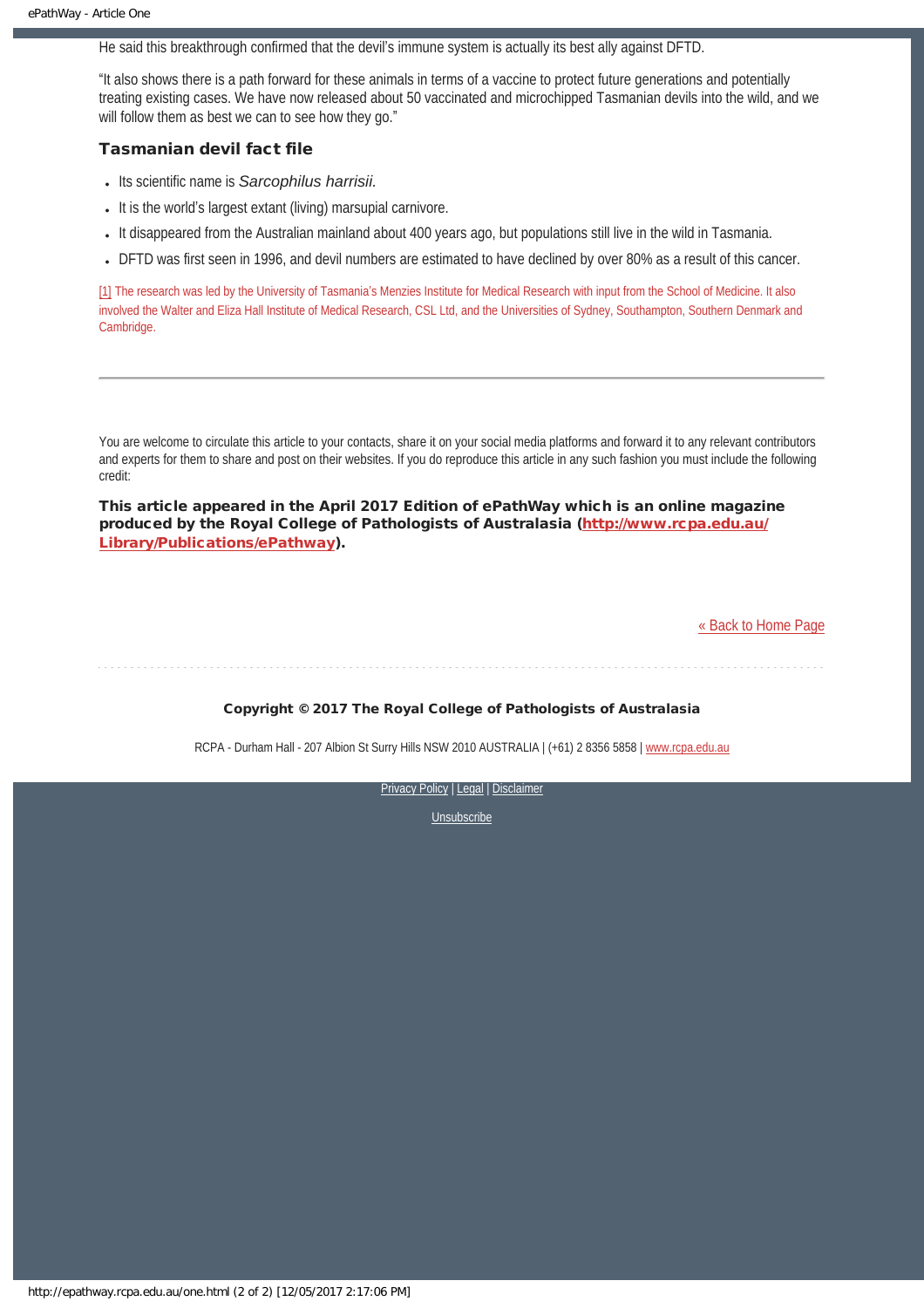<span id="page-8-0"></span>

# Zika virus is still a hot topic for the world's medical community



Zika virus disappeared from the world's headlines, especially once the Rio Olympics were done and dusted, but not from the scrutiny of the world's medical community. Professor Dominic Dwyer, medical virologist at the Institute of Clinical Pathology and Medical Research (ICPMR) and at NSW Health Pathology, gave us this update about this mosquito-borne virus.

## Zika virus made global headlines after outbreaks in French Polynesia and Brazil. What is the situation now?

The number of cases in the Americas has peaked and fallen, probably because people infected by Zika virus have developed immunity to it and are therefore unlikely to become infected again. Having said that, the effects of the virus will still be there for the life of a baby born with abnormalities associated with their mother being infected by Zika virus. There is still cause for vigilance because there are always babies being born representing a large non-immune population who could potentially become infected in the future.

## Is there a proven link between Zika virus and birth abnormalities in babies?

Yes. If a pregnant woman is infected with Zika virus during pregnancy, data has shown that she has a high chance of delivering a baby with a significant birth abnormality, especially if the infection occurs during her first trimester. In fact, the newest data from the past two months shows that over 40% of babies born to mothers infected with Zika virus have some kind of neurological birth abnormality, but not all of them have microcephaly (a condition in which the baby's head is significantly smaller than expected, often due to abnormal brain development.). They are being born with abnormalities that affect their eyes and hearing as well. These neurological birth defects are the reason there is such heightened concern about this virus, as is its ability to be transmitted sometimes through sexual contact and potentially through a blood transfusion.

## Can you elaborate on its transmission through sex and blood transfusions?

Sexual transmission causes anxiety in the community, especially in the context of pregnancy or potential pregnancy. It drives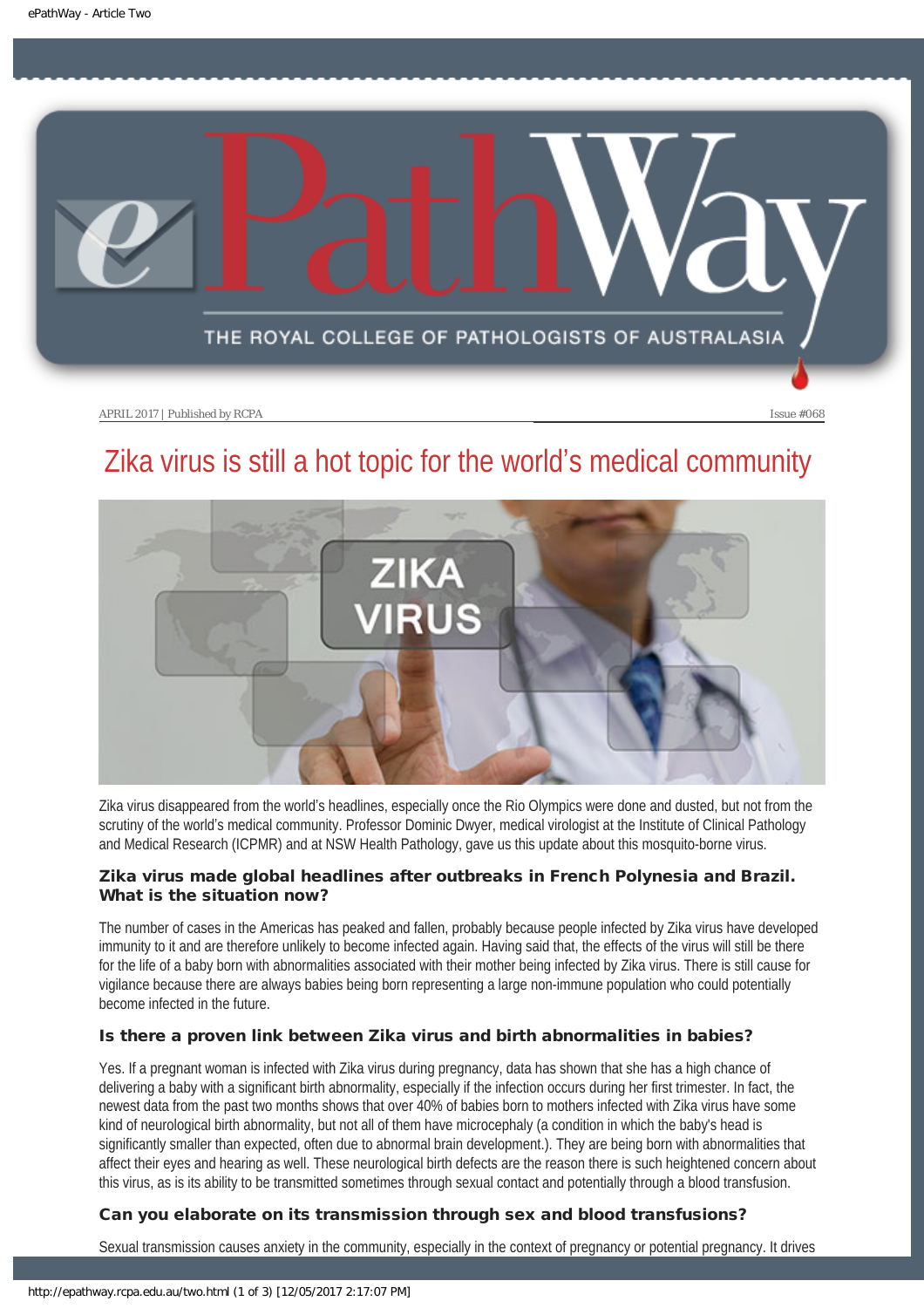a lot of requests from GPs and obstetricians for testing. There are studies to find out how long the Zika virus stays in the semen and vaginal fluids of infected people, and the time frame in which it can be passed to sexual partners. Current research shows that the Zika virus can remain in semen longer than in other body fluids including vaginal fluids, urine, and blood. As with any transmissible disease, preventive measures such as abstinence or using condoms are advisable if a person suspects they may be exposed to the virus in this way.

Blood transfusion risks are always a concern. However, the [Australian Red Cross Blood Service](http://www.donateblood.com.au/media/news/blood-service-statement-zika-virus) and the [New Zealand Blood](http://www.nzblood.co.nz/news/2016/updated-zika-virus-and-the-safety-of-new-zealands-blood-supply/) [Service](http://www.nzblood.co.nz/news/2016/updated-zika-virus-and-the-safety-of-new-zealands-blood-supply/) have precautions in place to protect their blood supplies.

## What advice would you give to people who may be worried about contracting Zika virus in Australia or New Zealand?

We don't have a local spread of Zika virus in Australia, even though the particular mosquito that transmits the virus – the Aedes species – is present in North Queensland. There are no Aedes mosquitoes in New Zealand. The Zika virus is only a threat when a person returns from a country already infected with the virus, is then bitten by an Aedes mosquito in North Queensland, and that mosquito bites and infects another person. You'd have to say the chance of this happening is quite low, especially when you consider that the person infected with Zika virus is only infectious for a week or so. For these reasons, the risk of transmission by other means in Australia and New Zealand, such as through sexual contact, is also very low. However, if there is a chance of infection, mostly due to sexual contact with a person who has returned from a [country](http://www.health.gov.au/internet/main/publishing.nsf/content/ohp-zika-countries.htm) where Zika is endemic, then preventive measures should be used.

## Zika fact file

- Zika is a Flavivirus, as are Yellow Fever, Dengue, Japanese encephalitis and West Nile viruses.
- It can be transmitted through mosquito bites and from a pregnant woman to her foetus. Less commonly it can be transmitted through sex, and potentially through a blood transfusion.
- Most people infected with Zika virus have no symptoms, or their symptoms which might include a rash, joint pain and red eyes - are mild.
- There is a strong association between Zika virus and Guillain-Barré syndrome (GBS), which is an autoimmune condition in which a person's nerves are attacked by their body's own immune system.
- Diagnosis of Zika virus is based on a person's recent travel history, their symptoms and pathology results. A blood or urine test can confirm a Zika infection.
- Zika virus was first identified in monkeys in Uganda in 1947.

Professor Dwyer spoke about Zika virus at the RCPA's Pathology Update Conference in Sydney in February, and at the Australasian Society for Infectious Diseases Annual Conference in April.

Zika virus was covered in the [February 2016](http://epathway.rcpa.edu.au/previous/055_0216.pdf) edition of ePathWay.

You are welcome to circulate this article to your contacts, share it on your social media platforms and forward it to any relevant contributors and experts for them to share and post on their websites. If you do reproduce this article in any such fashion you must include the following credit:

This article appeared in the April 2017 Edition of ePathWay which is an online magazine produced by the Royal College of Pathologists of Australasia ([http://www.rcpa.edu.au/](http://www.rcpa.edu.au/Library/Publications/ePathway) [Library/Publications/ePathway\)](http://www.rcpa.edu.au/Library/Publications/ePathway).

[« Back to Home Page](http://epathway.rcpa.edu.au/index.html)

Copyright © 2017 The Royal College of Pathologists of Australasia

RCPA - Durham Hall - 207 Albion St Surry Hills NSW 2010 AUSTRALIA | (+61) 2 8356 5858 | [www.rcpa.edu.au](https://www.rcpa.edu.au/)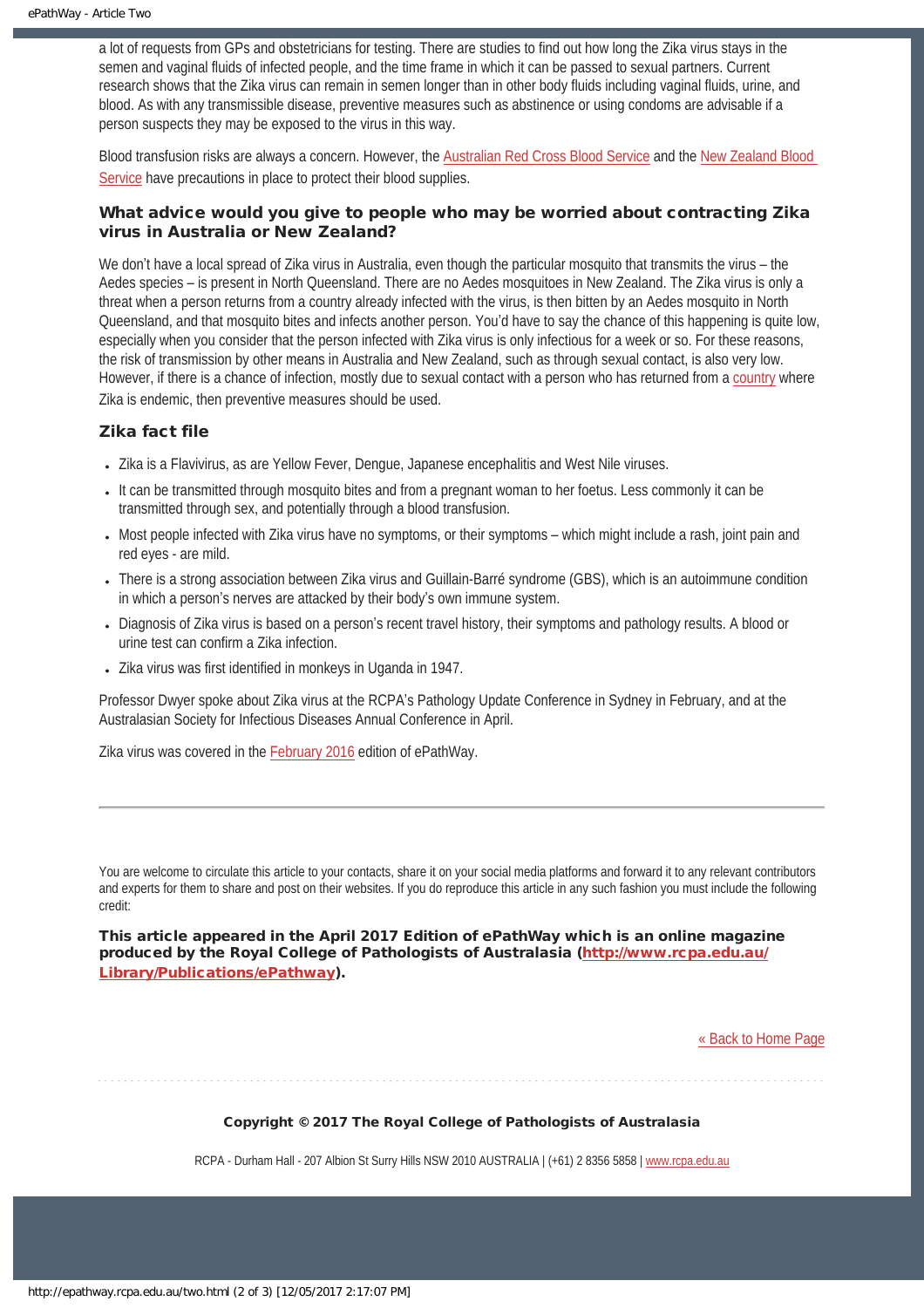# [Privacy Policy](https://www.rcpa.edu.au/Content-Library/Privacy.aspx) | [Legal](https://www.rcpa.edu.au/Legal.aspx) | Disclaimer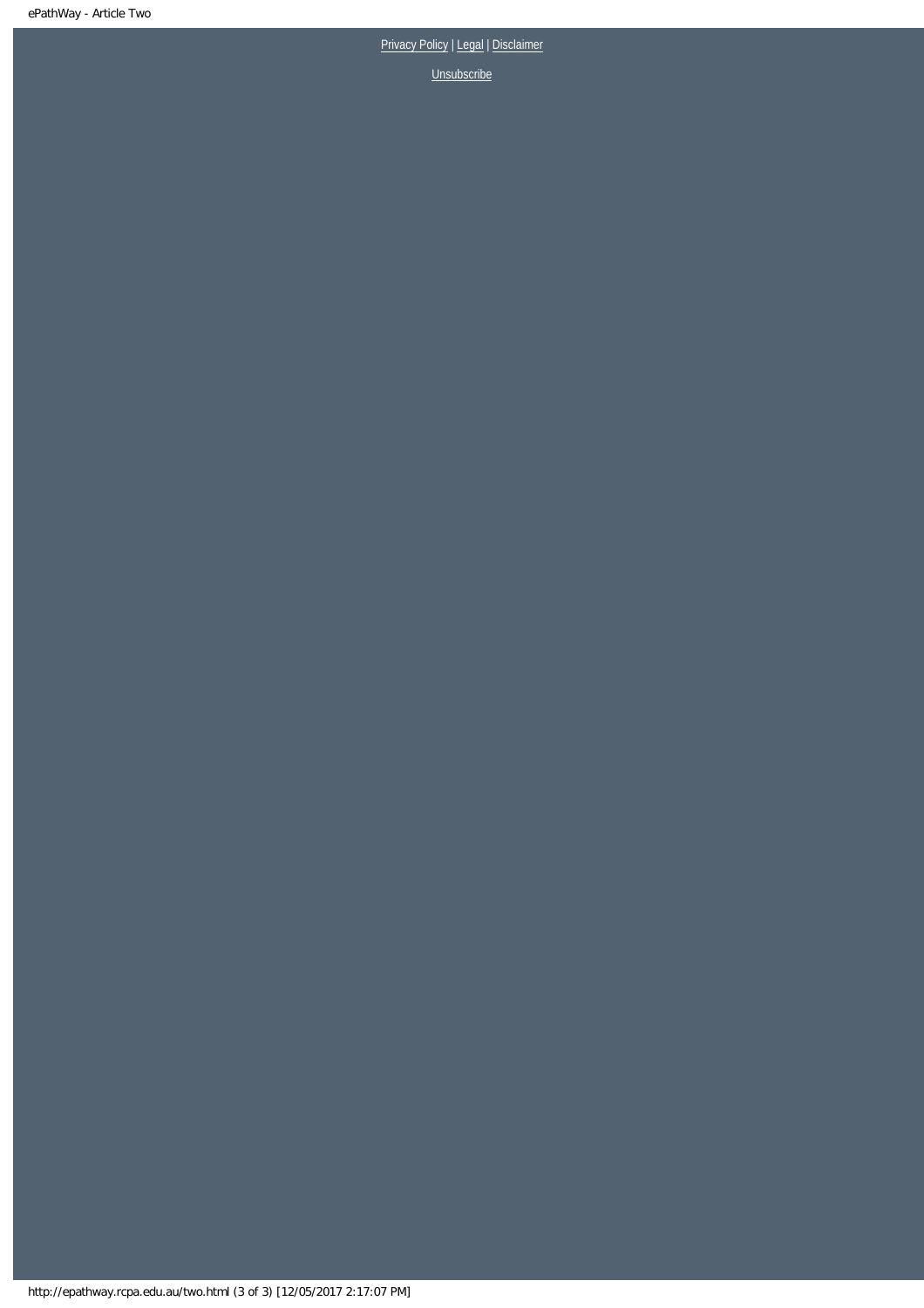<span id="page-11-0"></span>

# Is pathology ready for a digital makeover?



Dr Eric Glassy, Anatomical Pathologist and President of the Digital Pathology Association in the USA, invited pathologists at February's Pathology Update to stick out their thumb drives and hitch a ride through the world of digital pathology. He challenged them to envisage the leap from analogue to digital, and along the way zoomed in on six key uses in pathology.

<span id="page-11-1"></span>In summary, Dr Glassy said digital pathology could be used for:

- 1. Multidisciplinary Case Conferences ([MDCCs\)](http://epathway.rcpa.edu.au/previous/015_0612.pdf) where pathologists present whole slide image<sup>[\[1\]](#page-12-0)</sup> presentations rather than still photographs of regions of interest to clinicians and surgeons.
- 2. Image analysis including finding rare events that might be missed with analogue technology; quantifying what is seen under the microscope such as the number of cell divisions (mitoses); and simultaneously testing two or more substances on the same tissue sample (multiplexing).
- 3. Digital consults including sharing cases electronically with colleagues located anywhere in the world to perhaps get a second opinion on difficult cases; remote frozen sections where video images of a frozen section are transmitted and displayed on monitors and diagnosed remotely by pathologists; and checking in real time if cytology specimens are adequate.
- 4. [Education](https://thepathologist.com/issues/0916/virtual-reality-check/) including teaching medical residents and students using augmented reality; proficiency skills testing using virtual peripheral blood smears and other sample types; using QR codes in peer-reviewed journals and books to link to whole slide image scans that can spring to life before their eyes to make a quantum leap in the power of illustrations for the reader; and quality assurance as digital imaging makes it easier to share complex cases and review diagnoses.
- 5. Sharing cases with patients through links on the pathology report.

These uses for digital pathology are persuasive, especially when you zoom out and look at this bigger picture. Digital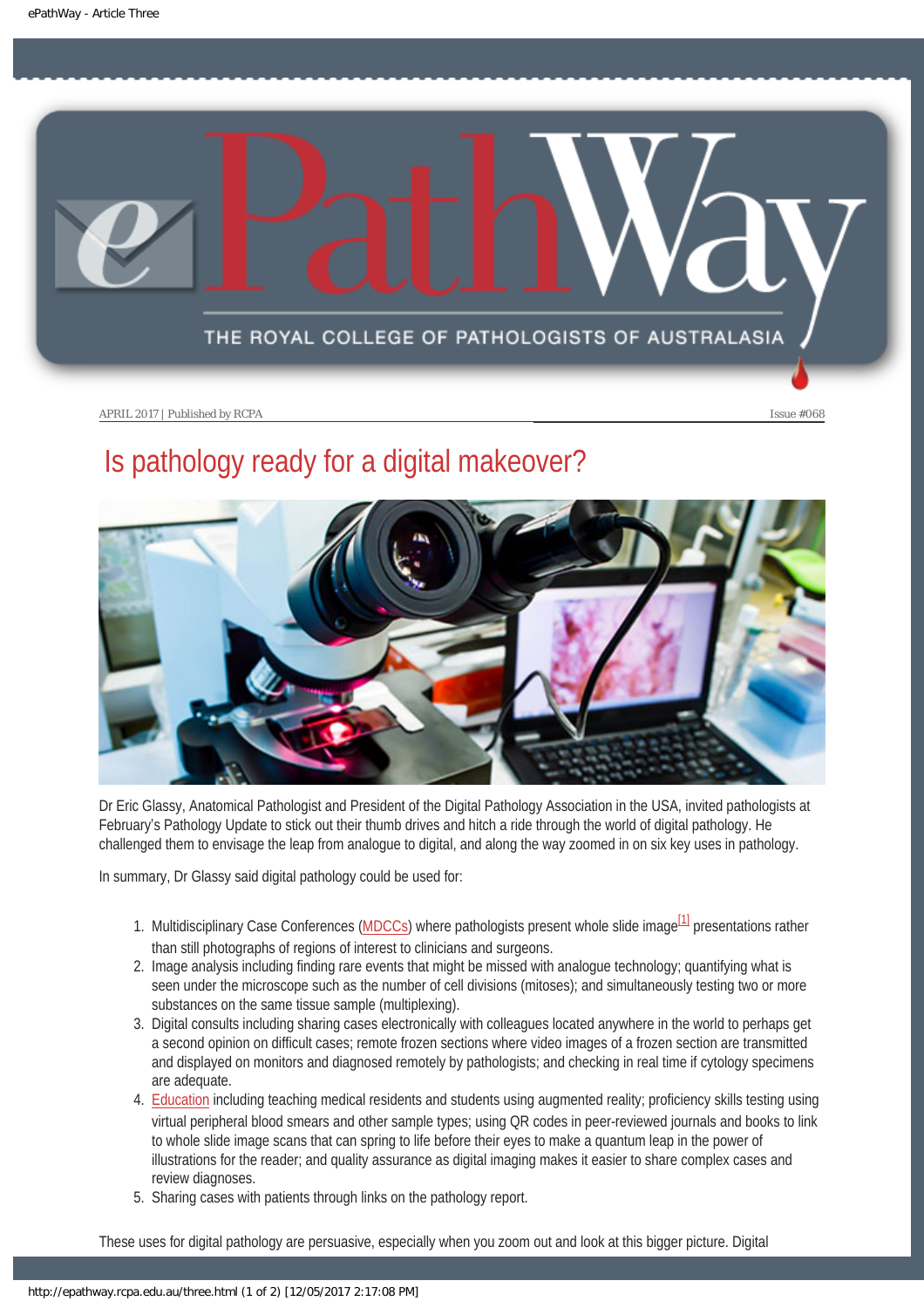technology has the capacity to hasten diagnosis, even when the pathologist and patient aren't in the same town, state or country, and consequently enable treatment to start earlier.

<span id="page-12-0"></span>[\[1\]](#page-11-1) A whole slide image is created using a single, high magnification digital image of an entire microscopic slide to create a virtual slide that can potentially be numerically analysed using computer algorithms.

Dr Eric Glassy presented the David Rothfield Memorial Oration '*Hitchhiker's Guide to Digital Pathology*' the RCPA's Pathology Update Conference in Sydney in February.

You are welcome to circulate this article to your contacts, share it on your social media platforms and forward it to any relevant contributors and experts for them to share and post on their websites. If you do reproduce this article in any such fashion you must include the following credit:

This article appeared in the April 2017 Edition of ePathWay which is an online magazine produced by the Royal College of Pathologists of Australasia ([http://www.rcpa.edu.au/](http://www.rcpa.edu.au/Library/Publications/ePathway) [Library/Publications/ePathway\)](http://www.rcpa.edu.au/Library/Publications/ePathway).

[« Back to Home Page](http://epathway.rcpa.edu.au/index.html)

## Copyright © 2017 The Royal College of Pathologists of Australasia

RCPA - Durham Hall - 207 Albion St Surry Hills NSW 2010 AUSTRALIA | (+61) 2 8356 5858 | [www.rcpa.edu.au](https://www.rcpa.edu.au/)

[Privacy Policy](https://www.rcpa.edu.au/Content-Library/Privacy.aspx) | [Legal](https://www.rcpa.edu.au/Legal.aspx) | Disclaimer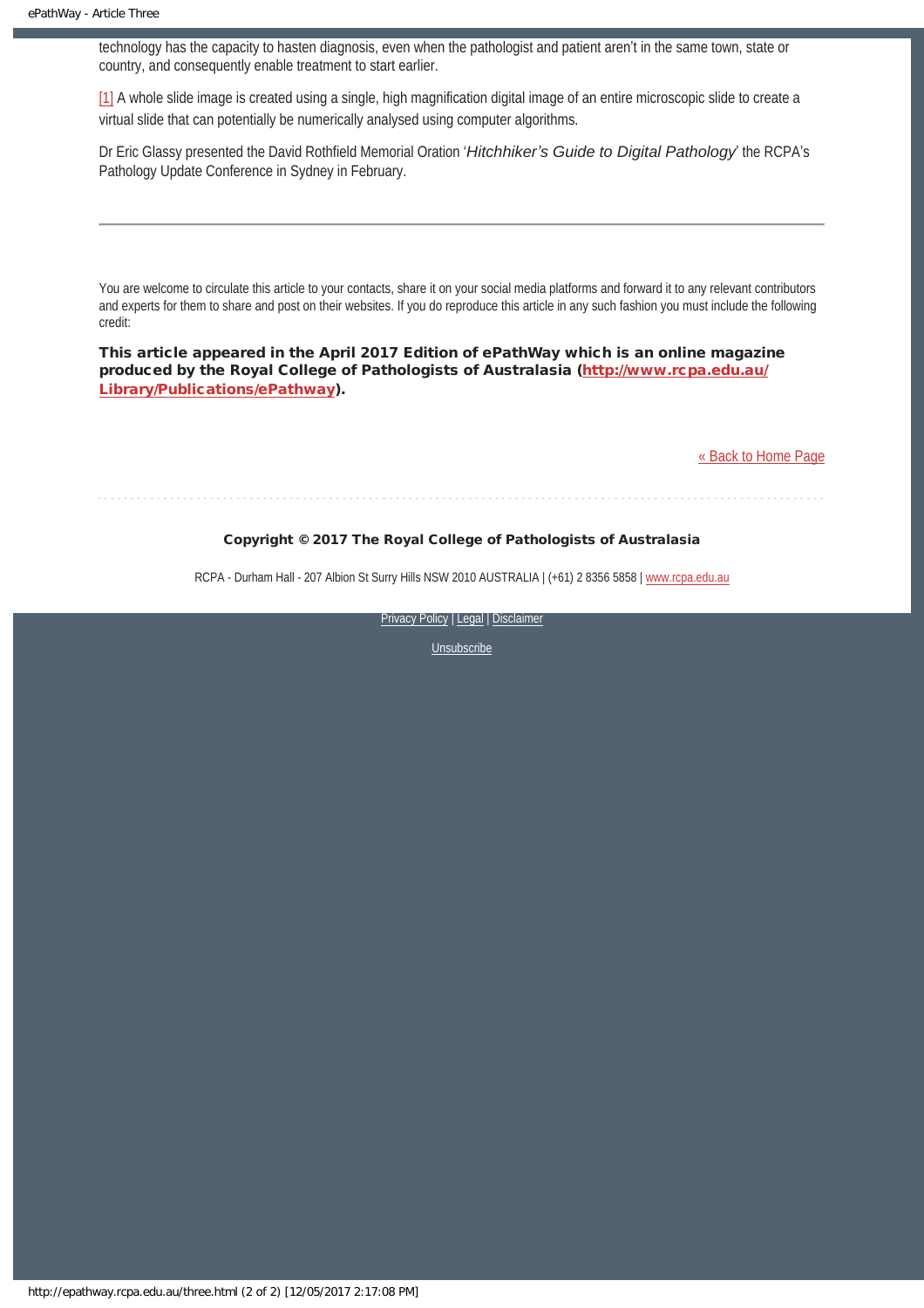<span id="page-13-0"></span>

# Future digital trends could make pathology the ultimate App for medicine



Keeping up with digital trends can be as challenging as keeping up with the Kardashians. Adding the ever-changing medical landscape into the mix amplifies the complexity. Dr Eric Glassy, Anatomical Pathologist and President of the Digital Pathology Association in the USA, monitors digital trends and their application to pathology. He presented three themes at Pathology Update in February.

#### The fall of paper

The writing has been on the wall for a while, and it's getting bigger and bolder as the digital juggernaut keeps changing how we collect, store, use, and share knowledge.

"There is a move from traditional print to electronic media. Documents, reports, books, communication and the like will all be in the cloud and instantly available and interactive," explained Dr Glassy.

He outlined how this trend will affect pathologists:

- There will be a demand for more patient-friendly pathology reports driven by patient expectations.
- These pathology reports (no longer constrained by the limitations of paper) will include images, curated URLs, GPS-like features, and augmented reality.
- They will be integrated with other disciplines, such as radiology, to create more meaningful and understandable explanations. They will not only report the diagnosis but will also interpret a multitude of findings (molecular, genetic, morphology, etc.).

"These types of pathology reports can become a practice-differentiator," he explained.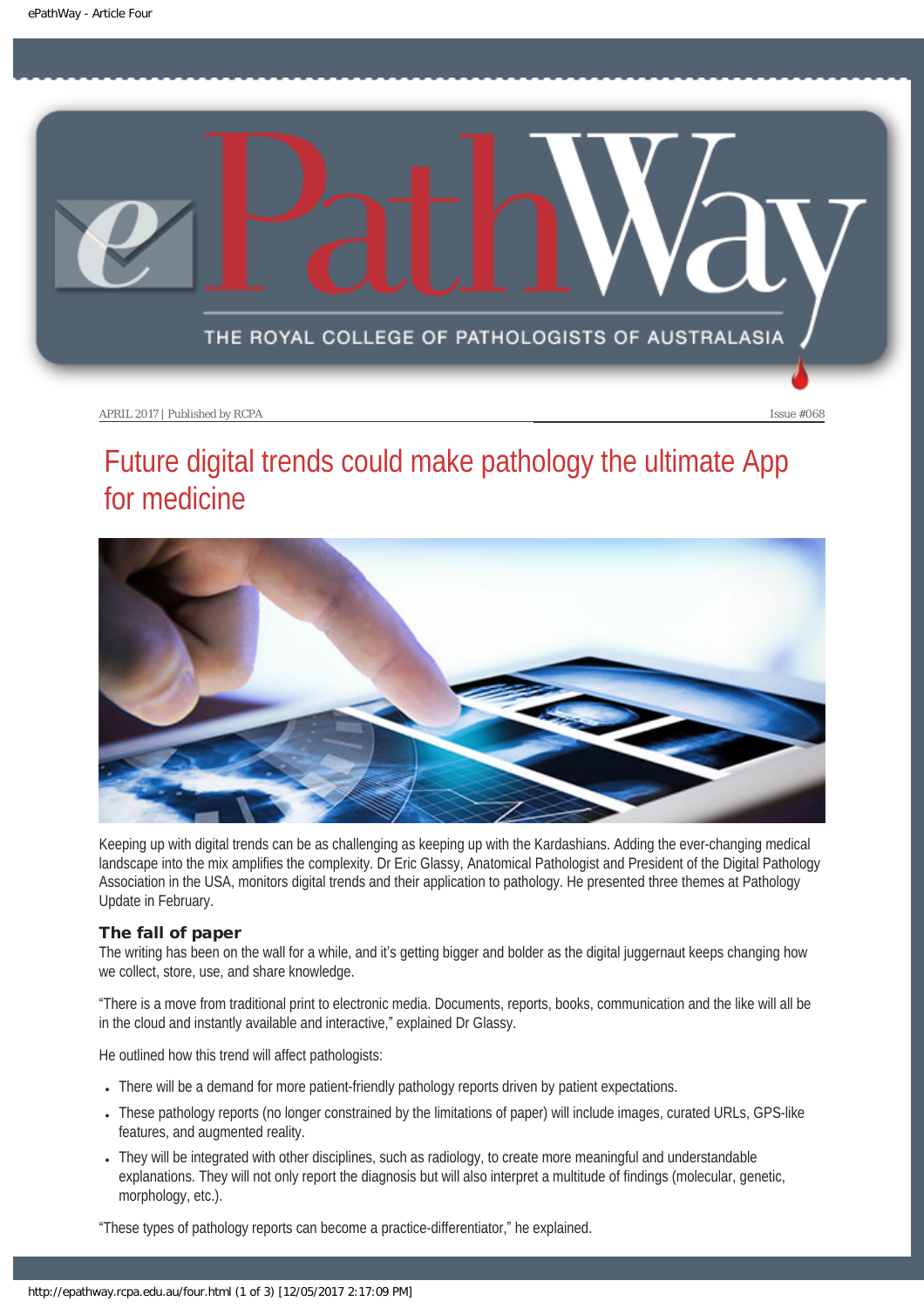#### The rise of smarties

Dr Glassy wasn't talking about the latest generation of tech savvy youth, but rather the Internet of Things (IOT) or smart devices.

"This means integrating smart phones and tablets into medicine. Having laboratory applications on a chip and other smart devices will also be universal," he explained.

Dr Glassy outlined how this trend will affect pathologists:

- Smart microscopes will connect to the IOT and enable pathologists to be more productive and accurate.
- Digital pathology will become more integrated into completing cases in terms of diagnosis and treatment options.
- Computers and hand-held devices will make pathologists better diagnosticians as they reshape their workflow.
- Dramatic workflow changes will occur including computer assisted analysis and pre-screening of slides with areas of interest highlighted.

"An example of the rise of smarties is a 'smart cutting board'. Pathologists use cutting boards to cut up surgical specimens before they are examined. New technology, such as the smarts being developed for ex-vivo microscopy, could be incorporated into this basic board to make it much more useful and 'diagnostic'. For example, it could weigh the specimen, scan it in stages during the cut up procedure, and store this information in a USB stick attached to the board," Dr Glassy explained

#### The quest for selfies

Dr Glassy said each disease has its own unique fingerprint or 'selfie', and new digital tools will advance the precision of diagnoses so that treatment can be individualised. This puts pathologists in the hot seat as translators and interpreters for clinicians.

"Pathologists once represented the 'Google' of medicine and they must recapture this role in terms of being translators for genomic medicine, interpreting the evidence for clinicians, and outlining the next steps in patient treatments," explained Dr Glassy.

He outlined how the trend for disease 'selfies' will affect pathologists:

- New image analysis algorithms will be developed such as immunoscore (a possible new method of classifying cancers) and immune profiling.
- Neoplastic tissue is multidimensional (tumour, stroma, inflammation, and immune response) and so new digital tools could facilitate treatment guidance.
- Pathologists will be the natural translators of complex molecular and genetic results that produce complex data sets (big data).

Once explained, the fall of paper, the rise of smarties and the quest for selfies are not as daunting. And when you consider where digital trends are steering the practice of medicine, there is a natural pinnacle.

"Pathology reports will become the centre of the medical record in terms of becoming a unifying document that provides not just a diagnosis, but a treatment plan and a GPS to healthy outcomes. Pathology will become the ultimate App for medicine."

Dr Glassy spoke about 'Riffs on Future Path' at the RCPA's Pathology Update Conference in Sydney in February.

You are welcome to circulate this article to your contacts, share it on your social media platforms and forward it to any relevant contributors and experts for them to share and post on their websites. If you do reproduce this article in any such fashion you must include the following credit:

This article appeared in the April 2017 Edition of ePathWay which is an online magazine produced by the Royal College of Pathologists of Australasia ([http://www.rcpa.edu.au/](http://www.rcpa.edu.au/Library/Publications/ePathway) [Library/Publications/ePathway\)](http://www.rcpa.edu.au/Library/Publications/ePathway).

[« Back to Home Page](http://epathway.rcpa.edu.au/index.html)